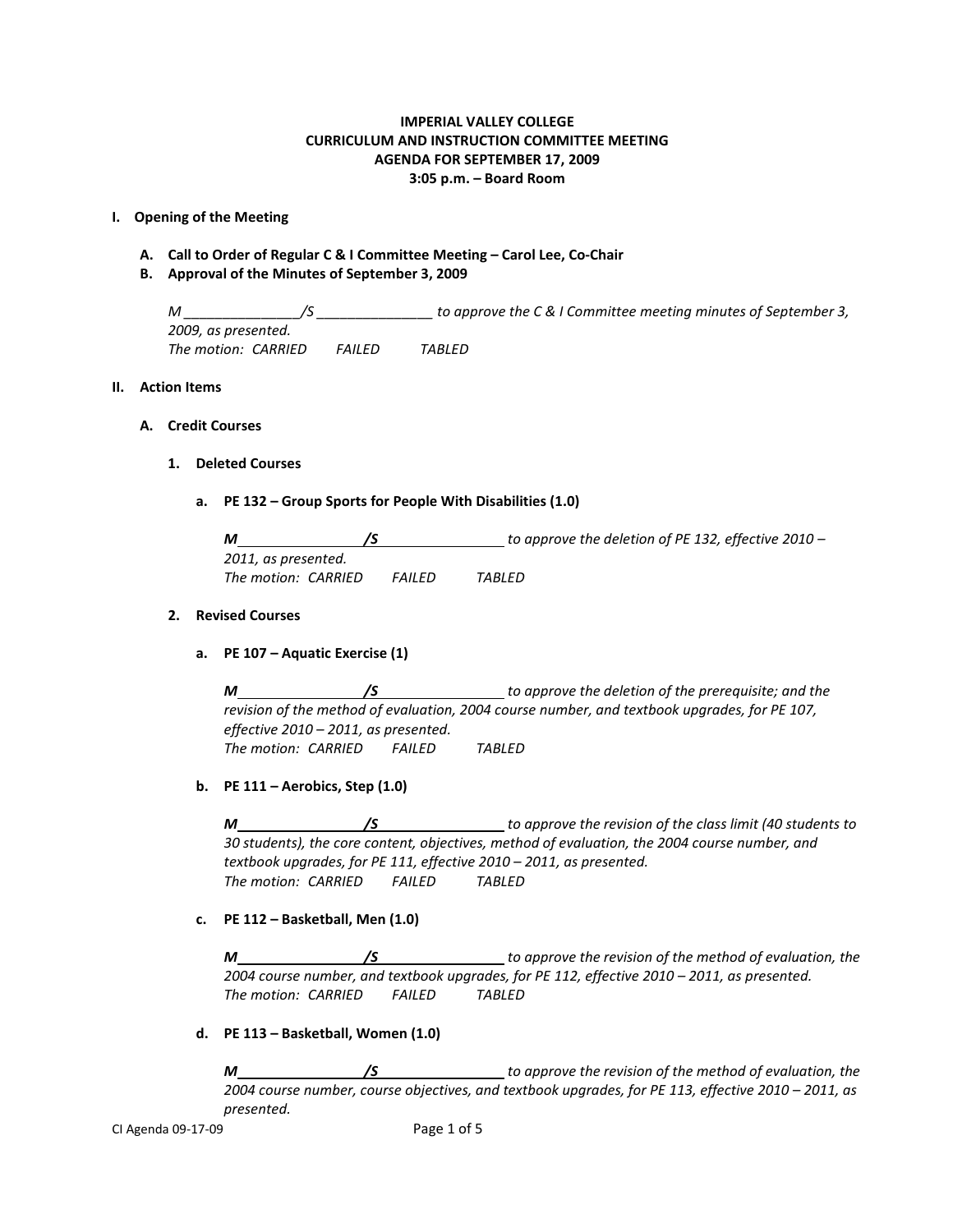*The motion: CARRIED FAILED TABLED*

**e. PE 114 – Dance Theatre (2.0)**

*M /S* // *to approve the addition of a prerequisite, the revision of the 2004 course number, and textbook upgrades, for PE 114, effective 2010 – 2011, as presented. The motion: CARRIED FAILED TABLED*

- **f. PE 118 – Golf, Advanced (1.0)**
- **g. PE 119 – Self-Defense (1.0)**

*M /S to approve the revision of the 2004 course number and textbook upgrades, for PE 118 and PE 119, effective 2010 – 2011, as presented. The motion: CARRIED FAILED TABLED*

**h. PE 122 – Lifeguarding (2.0)**

*M /S /S to approve the revision of the 2004 course number, core content, and textbook upgrades, for PE 122, effective 2010 – 2011, as presented. The motion: CARRIED FAILED TABLED*

**i. PE 126 – Tennis (1.0)**

*M /S to approve the revision of the 2004 course number, course objectives, and textbook upgrades, for PE 126, effective 2010 – 2011, as presented. The motion: CARRIED FAILED TABLED*

**j. PE 128 – Volleyball (1.0)**

*M /S to approve the revision of the 2004 course number, course description, objectives and content, and textbook upgrades, for PE 128, effective 2010 – 2011, as presented. The motion: CARRIED FAILED TABLED*

**k. PE 129 – Volleyball, Advanced (1.0)**

*M /S to approve the revision of the 2004 course number, recommended preparation, and textbook upgrades, for PE 129, effective 2010 – 2011, as presented. The motion: CARRIED FAILED TABLED*

**l. PE 130 – Adapted Physical Exercise (1.0)**

*M /S to approve the revision of the 2004 course number, course description, prerequisites, and textbook upgrades, for PE 130, effective 2010 – 2011, as presented. The motion: CARRIED FAILED TABLED*

**m. PE 131 – Adapted Sports (1.0)**

*M /S to approve the revision of the 2004 course number, grading mode, and textbook upgrades, for PE 131, effective 2010 – 2011, as presented. The motion: CARRIED FAILED TABLED*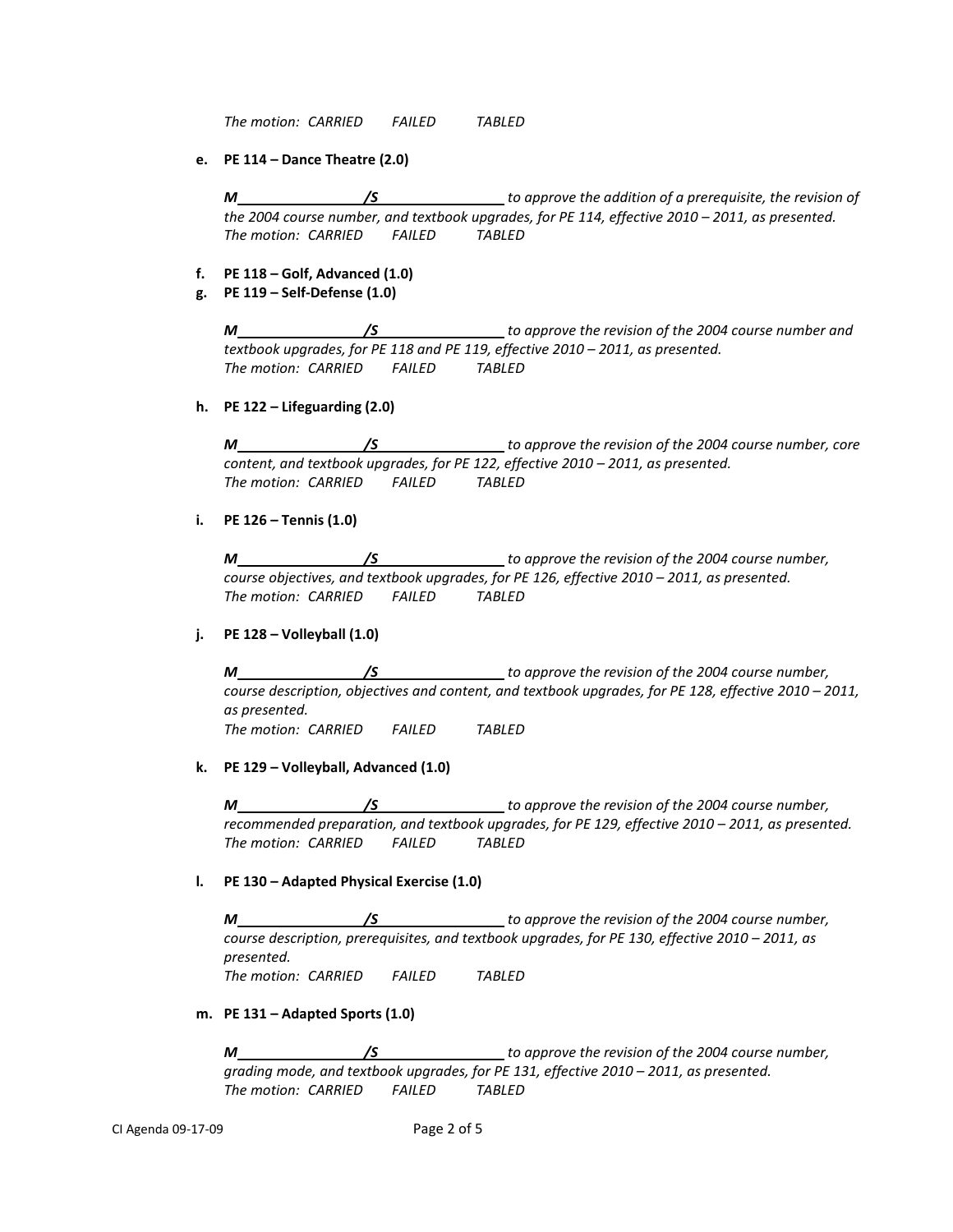**n. PE 142 – Swimming, Advanced (1.0)**

*M /S to approve the removal of the recommended preparation, and textbook upgrades, for PE 142, effective 2010 – 2011, as presented. The motion: CARRIED FAILED TABLED*

## **o. PE 150 – Intercollegiate Baseball and PE (2.0)**

*M /S to approve the revision of the 2004 course number, method of evaluation, the addition of TBA hours and recommended preparation, and textbook upgrades, for PE 150, effective 2010 – 2011, as presented. The motion: CARRIED FAILED TABLED*

## **p. PE 151 – Intercollegiate Basketball and PE (2.0)**

*M /S to approve the revision of the 2004 course number, and textbook upgrades, for PE 151, effective 2010 – 2011, as presented. The motion: CARRIED FAILED TABLED*

## **q. PE 152 – Intercollegiate Soccer and PE (2.0)**

*M /S to approve the revision of the 2004 course number, addition of recommended preparation, and textbook upgrades, for PE 152, effective 2010 – 2011, as presented. The motion: CARRIED FAILED TABLED*

# **r. PE 153 – Intercollegiate Softball and PE (2.0)**

*M /S to approve the revision of the 2004 course number, addition of recommended preparation, and textbook upgrades, for PE 153, effective 2010 – 2011, as presented. The motion: CARRIED FAILED TABLED*

#### **s. PE 154 – Intercollegiate Tennis and PE (2.0)**

*M /S to approve the revision of the 2004 course number, addition of recommended preparation, and textbook upgrades, for PE 154, effective 2010 – 2011, as presented. The motion: CARRIED FAILED TABLED*

# **t. PE 161 – Pre-season Conditioning for Athletes (1.5)**

*M /S to approve the revision of the 2004 course number, the method of evaluation (deleted written assignment), and textbook upgrades, for PE 161, effective 2010 – 2011, as presented. The motion: CARRIED FAILED TABLED*

#### **u. PE 200 – Theory of Baseball (2.0)**

*M /S to approve the revision of the 2004 course number, course content, repeatability, method of evaluation (deletion of written assignment), and textbook upgrades, for PE 200, effective 2010 – 2011, as presented. The motion: CARRIED FAILED TABLED*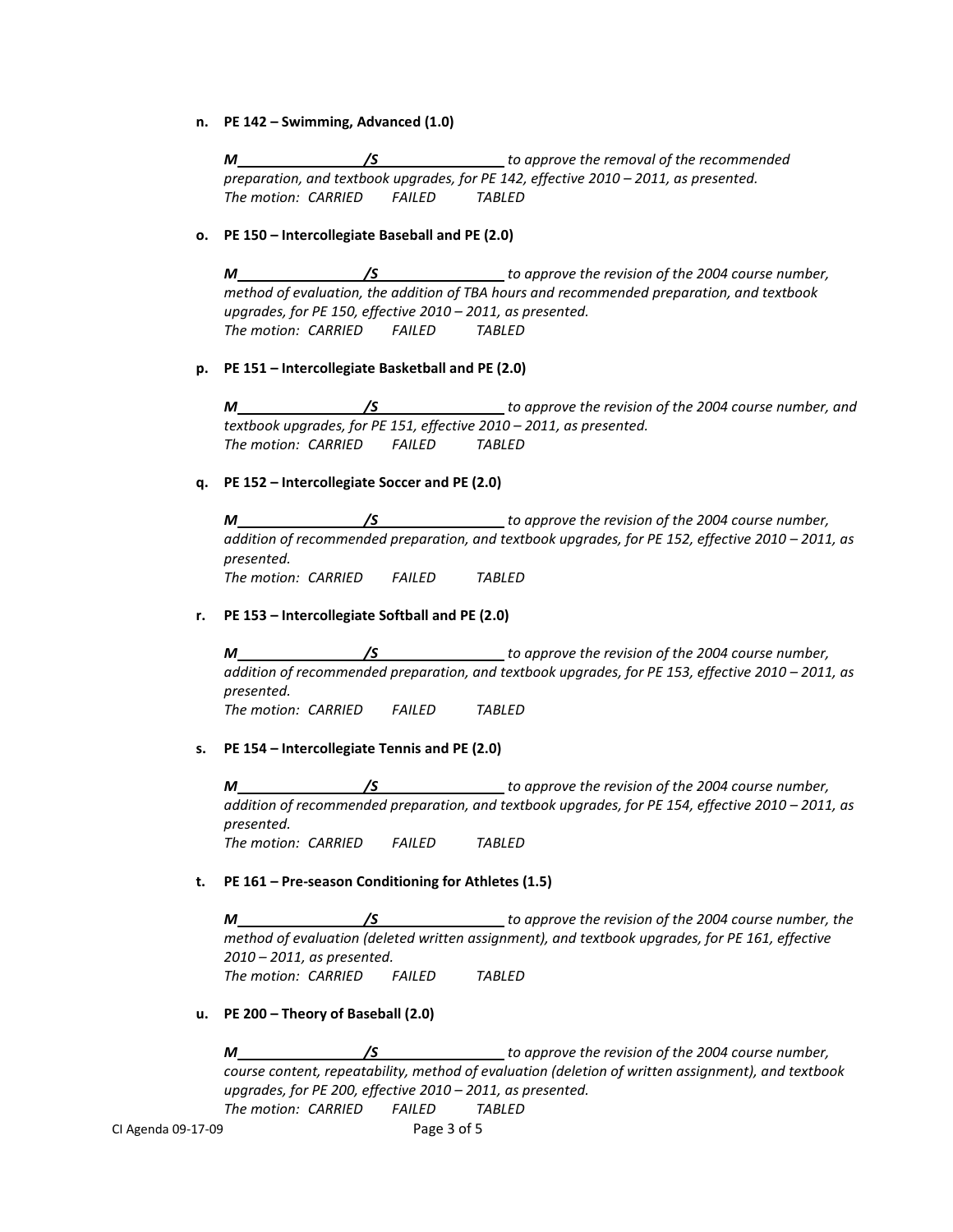**v. PE 201 – Theory of Basketball (2.0)**

*M /S to approve the revision of the 2004 course number, repeatability, method of evaluation (added written assignment), and textbook upgrades, for PE 201, effective 2010 – 2011, as presented. The motion: CARRIED FAILED TABLED*

**w. PE 202 – Theory of Softball (2.0)**

*M /S to approve the revision of the 2004 course number, repeatability, and textbook upgrades, for PE 202, effective 2010 – 2011, as presented. The motion: CARRIED FAILED TABLED*

## **x. PE 203 – Theory of Volleyball (2.0)**

*M /S to approve the revision of the 2004 course number, repeatability, and textbook upgrades, for PE 203, effective 2010 – 2011, as presented. The motion: CARRIED FAILED TABLED*

## **y. PE 211 – Physical Education in the Elementary School (3.0)**

*M /S to approve the revision of the 2004 course number, correction of the content percentage, and textbook upgrades, for PE 211, effective 2010 – 2011, as presented. The motion: CARRIED FAILED TABLED*

**z. PE 220 – Introduction to Athletic Training (2.0)**

*M /S to approve the revision of the 2004 course number, and textbook upgrades, for PE 220, effective 2010 – 2011, as presented. The motion: CARRIED FAILED TABLED*

# **aa. PE 222 – Sports Officiating (3.0)**

*M /S to approve the revision of the 2004 course number, class limit (from 24 to 25), lab hours (from 3 to 2 hours), and textbook upgrades, for PE 222, effective 2010 – 2011, as presented. The motion: CARRIED FAILED TABLED*

# **bb. PE 224 – Physical Education for Special Olympics (3.0)**

*M /S to approve the revision of the 2004 course number, lab hours (from 3 to 2 hours), and textbook upgrades, for PE 224, effective 2010 – 2011, as presented. The motion: CARRIED FAILED TABLED*

- **cc. PE 115 –Dance, Jazz (1.0)**
- **dd. PE 116 – Dance, Modern (1.0)**
- **ee. PE 117 – Golf (1.0)**
- **ff. PE 120 – Softball (1.0)**
- **gg. PE 121 – Swimming (1.0)**
- **hh. PE 123 – Water Safety Instructor Training (2.0)**
- **ii. PE 124 – Team Sports (1.0)**